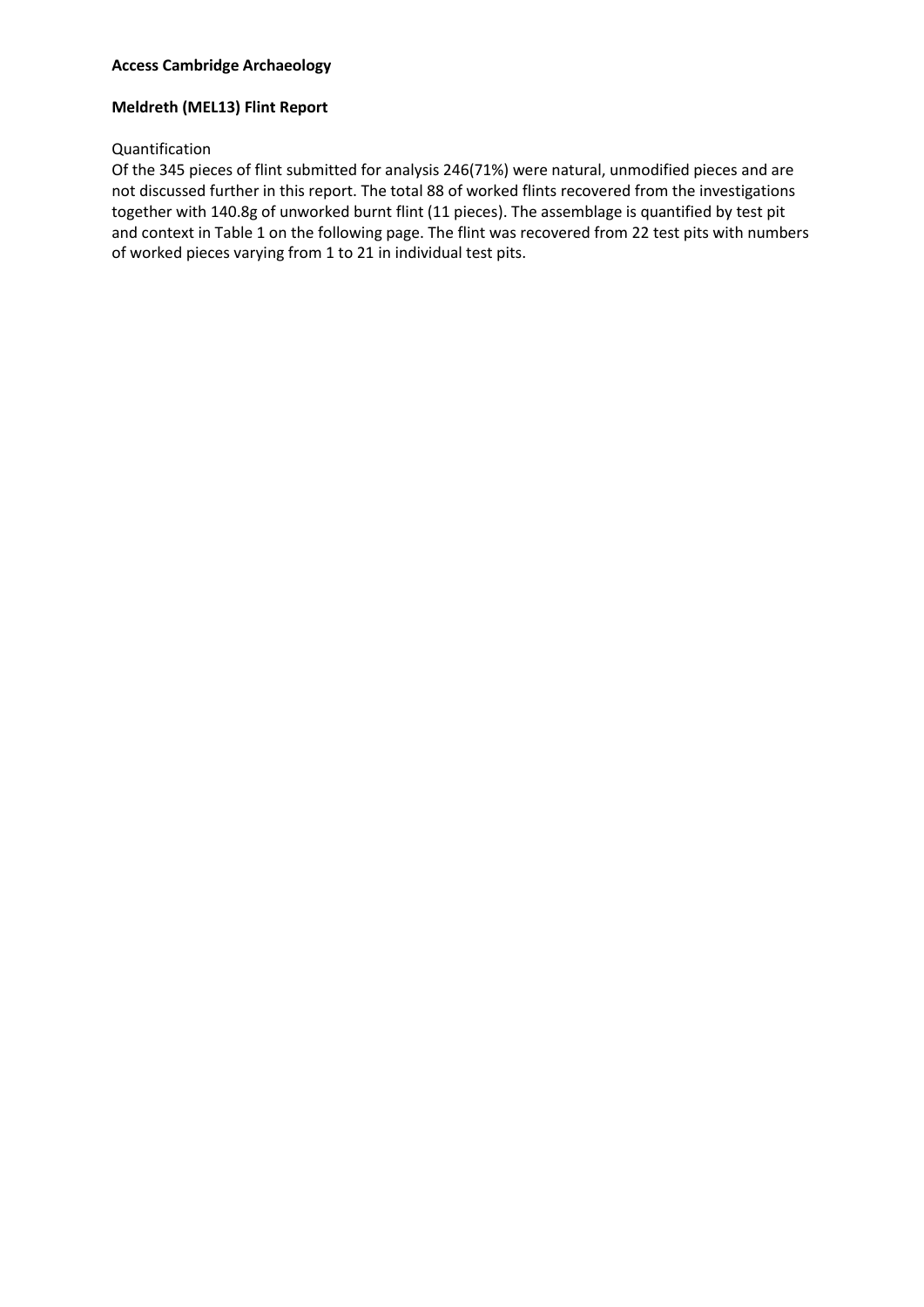# **Table 1: Quantification of the flint assemblage**

|                       |                                |              | irregular               | primary                 | secondary                  | tertiary                       |              | retouched    | total                         | unworked<br>burnt | unworked<br>burnt<br>$\operatorname{flint}$<br>weight |
|-----------------------|--------------------------------|--------------|-------------------------|-------------------------|----------------------------|--------------------------------|--------------|--------------|-------------------------------|-------------------|-------------------------------------------------------|
| ${\rm TP}$<br>$\,1\,$ | Context<br>$\,1\,$             | chip         | waste                   | flake                   | flake<br>$\mathbf{1}$      | ${\rm flake}$                  | blade        | flake        | worked<br>$\mathbf{1}$        | flint no.         | (g)                                                   |
| $\,1\,$               | $\sqrt{2}$                     |              |                         |                         | $\mathbf{1}$               |                                |              |              | $\mathbf 1$                   |                   |                                                       |
| $\sqrt{2}$            | $\,1\,$                        |              |                         |                         |                            | $\,1\,$                        |              |              | $\,1\,$                       |                   |                                                       |
| $\overline{3}$        | $\overline{4}$                 | $\sqrt{2}$   |                         |                         |                            |                                |              |              | $\sqrt{2}$                    |                   |                                                       |
| $\overline{3}$        | 5                              |              |                         |                         | $\mathbf{1}$               | $\,1$                          |              |              | $\sqrt{2}$                    |                   |                                                       |
| $\overline{4}$        | $\,8\,$                        |              |                         |                         | $\,1$                      |                                |              |              | $\,1$                         |                   |                                                       |
| $\sqrt{5}$            | $\sqrt{5}$                     |              |                         |                         | $\,1$                      |                                |              |              | $\,1\,$                       |                   |                                                       |
| $\,8\,$               | $\overline{5}$                 |              |                         |                         |                            | $\,1$                          |              |              | $\,1$                         |                   |                                                       |
| $1\,1$<br>$12\,$      | $\sqrt{2}$<br>$\,1\,$          | $\,1\,$      |                         |                         | $\mathbf{1}$               |                                |              |              | $\mathbf 1$<br>$\,1\,$        |                   |                                                       |
| 12                    | $\sqrt{2}$                     |              |                         |                         |                            |                                |              |              | $\boldsymbol{0}$              | $\mathbf{1}$      | 1.9                                                   |
| 15                    | $\sqrt{2}$                     |              |                         |                         |                            | $\mathbf{1}$                   |              |              | $\mathbf{1}$                  |                   |                                                       |
| 15                    | $\sqrt{4}$                     |              |                         |                         | $\mathbf{1}$               |                                |              |              | $\,1\,$                       |                   |                                                       |
| 16                    | $\sqrt{2}$                     |              |                         |                         | $\mathbf{1}$               |                                |              |              | $\mathbf{1}$                  |                   |                                                       |
| $16\,$                | $\sqrt{4}$                     |              |                         |                         | $\mathbf{1}$               |                                |              |              | $\mathbf{1}$                  |                   |                                                       |
| 16                    | $\sqrt{5}$                     | $\mathbf{1}$ |                         | $\mathbf{1}$            |                            |                                |              |              | $\sqrt{2}$                    | $\mathbf{1}$      | $\mathbf{1}$                                          |
| $17\,$                | $\,1\,$                        | $\sqrt{2}$   |                         |                         |                            |                                |              |              | $\sqrt{2}$                    |                   |                                                       |
| $18\,$                | $\sqrt{2}$                     |              |                         |                         | $\mathbf{1}$               |                                |              |              | $\,1$                         |                   |                                                       |
| $20\,$<br>$20\,$      | $\mathbf{1}$<br>$\overline{3}$ |              |                         |                         | $\,1$<br>5                 |                                |              |              | $\mathbf 1$<br>$\sqrt{6}$     | $\mathbf{1}$      | $\,8\,$                                               |
| $20\,$                | $\overline{4}$                 |              |                         |                         |                            | $\mathbf{1}$<br>$\overline{c}$ |              |              | $\sqrt{2}$                    |                   |                                                       |
| $20\,$                | $\sqrt{5}$                     | $\mathbf{1}$ |                         | $\mathbf{1}$            | $\sqrt{2}$                 | $\overline{4}$                 |              |              | $\,8\,$                       |                   |                                                       |
| $20\,$                | $\sqrt{6}$                     |              |                         |                         | $\overline{3}$             | $\,1\,$                        |              |              | $\overline{4}$                |                   |                                                       |
| $21\,$                | $\,1\,$                        |              |                         |                         | $\,1\,$                    |                                |              |              | $\,1\,$                       |                   |                                                       |
| $21\,$                | $\ensuremath{\mathfrak{Z}}$    | $\sqrt{2}$   |                         |                         | $\mathbf{1}$               | $\sqrt{2}$                     |              |              | $\sqrt{5}$                    |                   |                                                       |
| $21\,$                | $\overline{4}$                 | $\mathbf{1}$ |                         |                         |                            |                                |              |              | $\,1$                         |                   |                                                       |
| $23\,$                | $\mathbf{1}$                   |              |                         |                         | $\mathbf{1}$               |                                |              |              | $\mathbf{1}$                  |                   |                                                       |
| $23\,$                | $\overline{c}$                 |              |                         | $\mathbf{1}$            |                            |                                |              |              | $\mathbf 1$                   |                   |                                                       |
| 23                    | $\overline{3}$<br>$\sqrt{4}$   |              |                         |                         | $\mathbf{1}$<br>$\,1$      |                                |              |              | $\,1\,$<br>$\mathbf{1}$       |                   |                                                       |
| $23\,$<br>$23\,$      | $\sqrt{5}$                     |              |                         |                         | $\,1\,$                    | $\,1\,$                        |              |              | $\sqrt{2}$                    |                   |                                                       |
| $23\,$                | $\sqrt{6}$                     |              |                         |                         | $\,1$                      |                                |              |              | $\,1\,$                       |                   |                                                       |
| $23\,$                | $\boldsymbol{7}$               |              |                         |                         | $\overline{c}$             |                                |              |              | $\sqrt{2}$                    |                   |                                                       |
| 23                    | $\,8\,$                        |              |                         |                         |                            | $\,1\,$                        |              |              | $\,1$                         |                   |                                                       |
| $24\,$                | $\,1\,$                        |              |                         |                         | $\,1$                      |                                |              |              | $\mathbf{1}$                  |                   |                                                       |
| $24\,$                | $\sqrt{2}$                     |              |                         |                         | $\,1$                      |                                |              | $\mathbf{1}$ | $\sqrt{2}$                    |                   |                                                       |
| 24                    | $\overline{4}$                 |              |                         |                         | $\,1$                      |                                |              |              | $\,1\,$                       |                   |                                                       |
| $24\,$                | $\sqrt{5}$                     |              |                         |                         | $\,1$                      |                                |              |              | $\,1$                         |                   |                                                       |
| $25\,$<br>25          | $\sqrt{2}$<br>$\sqrt{3}$       |              |                         | $\mathbf{1}$            | $\sqrt{2}$                 |                                |              |              | $\mathfrak{Z}$<br>$\,1\,$     | $\mathbf{1}$      | 14.5                                                  |
| 25                    | $\overline{3}$                 |              | $\mathbf{1}$            |                         | $\,1$                      |                                |              |              | $\,1$                         |                   |                                                       |
| $25\,$                | $\overline{4}$                 |              | $\mathbf{1}$            |                         | $\,1\,$                    |                                |              |              | $\sqrt{2}$                    | $\mathbf{1}$      | 35.7                                                  |
| $27\,$                | $\,1\,$                        |              |                         |                         |                            |                                |              |              | $\boldsymbol{0}$              | $\,1$             | $2.4\,$                                               |
| $27\,$                | $\sqrt{2}$                     |              | $\sqrt{2}$              |                         |                            |                                |              |              | $\sqrt{2}$                    |                   |                                                       |
| $27\,$                | $\overline{3}$                 |              |                         |                         | $\mathbf{1}$               |                                |              |              | $\,1$                         | $\,1$             | 63.9                                                  |
| $28\,$                | $\,1\,$                        |              |                         |                         | $\,1$                      |                                |              |              | $\,1$                         |                   |                                                       |
| $28\,$                | $\sqrt{2}$                     |              |                         |                         | $\,1\,$                    |                                |              |              | $\,1\,$                       |                   |                                                       |
| $28\,$                | $\overline{3}$                 |              |                         |                         | $\,1$                      |                                |              |              | $\,1\,$                       |                   |                                                       |
| $28\,$<br>$29\,$      | $\overline{9}$<br>$\sqrt{2}$   |              |                         |                         |                            | $\mathbf{1}$                   |              |              | $\,1\,$                       |                   |                                                       |
| $29\,$                | $\overline{4}$                 |              |                         |                         | $\mathbf{1}$<br>$\sqrt{2}$ |                                |              |              | $\mathbf 1$<br>$\overline{c}$ |                   |                                                       |
| 29                    | $\sqrt{6}$                     |              |                         |                         |                            |                                | $\mathbf{1}$ |              | $\,1\,$                       | $\overline{c}$    | 9.2                                                   |
| 29                    | $\boldsymbol{7}$               |              |                         |                         |                            |                                |              |              | $\boldsymbol{0}$              | $\mathbf{1}$      | 3.3                                                   |
| 29                    | $\,8\,$                        |              |                         |                         | $\sqrt{2}$                 | $\,1\,$                        |              |              | $\overline{3}$                |                   |                                                       |
| $31\,$                | $\sqrt{6}$                     |              |                         |                         |                            |                                |              |              | $\boldsymbol{0}$              | $\,1$             | $0.9\,$                                               |
| 32                    | $\,1\,$                        |              |                         |                         | $\mathbf{1}$               |                                |              |              | $\,1\,$                       |                   |                                                       |
| 32                    | $\sqrt{5}$                     |              | $\mathbf{1}$            |                         | $\mathbf{1}$               |                                |              |              | $\sqrt{2}$                    |                   |                                                       |
|                       |                                | ${\bf 10}$   | $\overline{\mathbf{5}}$ | $\overline{\mathbf{4}}$ | 49                         | ${\bf 18}$                     | $\mathbf 1$  | $\mathbf{1}$ | 88                            | ${\bf 11}$        | 140.8                                                 |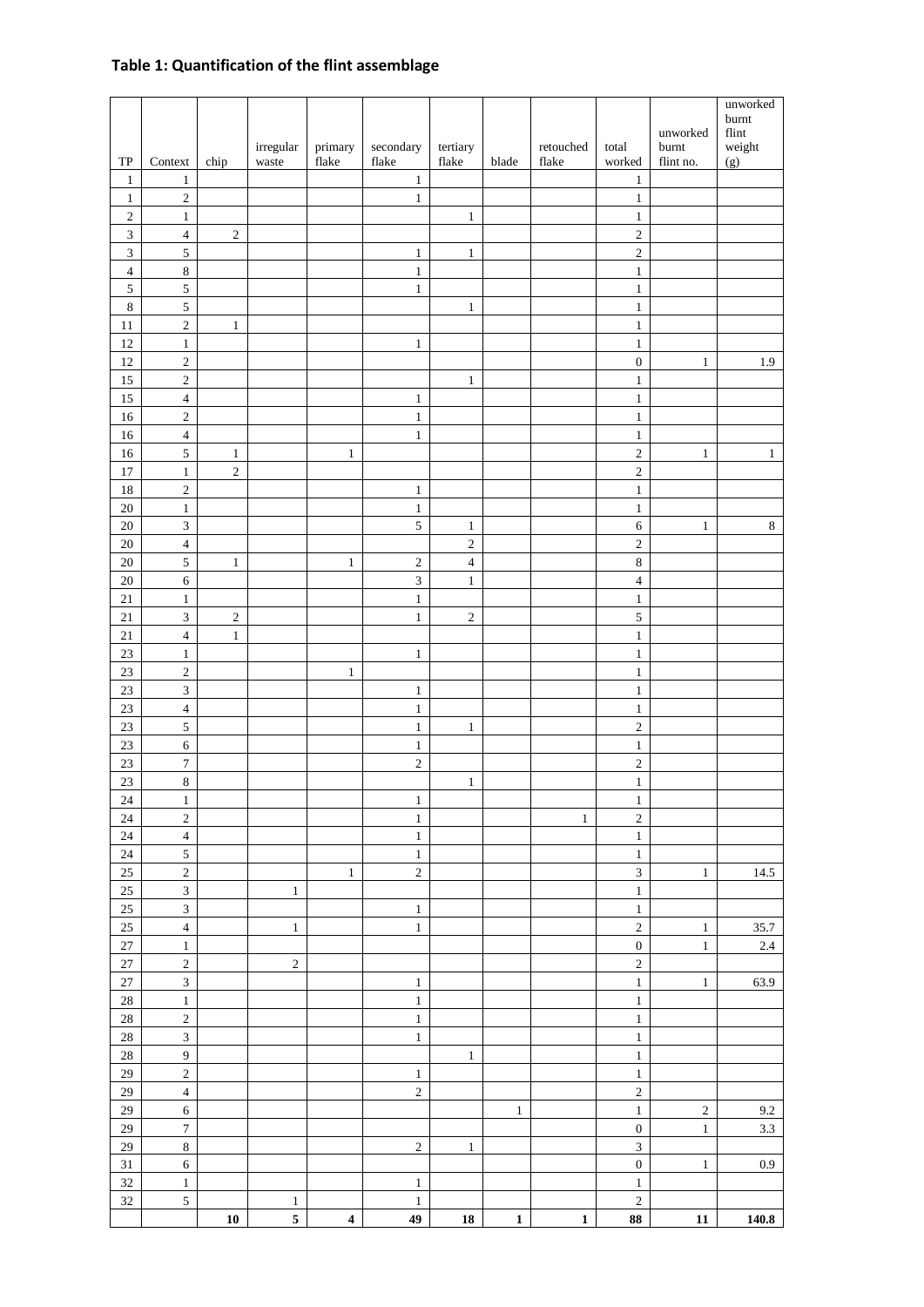# **Condition**

The condition of the assemblage is varied but is generally poor with a high percentage of broken pieces and with frequent edge damage and abrasion which in some instances will have been severe enough to have obscured traces of light retouch and utilisation. 31 pieces display surface alteration in the form of cortication ('patination'), varying from a light blue speckling to heavy white colour. This cortication probably has a degree of chronological significance, with earlier pieces displaying corticated surfaces and it is notable that among the uncorticated pieces are several which may have been accidentally (plough?) struck in relatively recent times.

## **Raw Materials**

The assemblage is amde up entirely of fine grained flint. There is considerable variety in the character of surviving cortical surfaces, most, however, point towards secondary sources of flint from superficial geological deposits such as fluvial/glacial gravels or glacial till. There are a few pieces which have a thick cortex more suggestive of a source form primary chalk deposits. Flint bearing chalk (the upper chalk) outcrops some 6 or 7 kilometres to the south of the modern village whilst river terrace gravels associated with the Cam/Rhee river system can be found a few kilometres to the north east (BGS 1974).

## **Composition and dating**

The worked flint assemblage is made up almost exclusively of unretouched flakes. Unusually there are no cores and only a single retouched piece is present. The technological traits of the flakes vary considerably. Particually notable is the poor quality of flaking associated with much of the uncorticated material. Many of these pieces are irreualr and squat in morphology cortical striking platforms and hinged terminations are also common. It is likely that some of this material relates to later prehistoric (post Early Bronze Age) activity and represents the expedient use of flint resources by communities for whom metal tools had assumed a greater utility than their flint counterparts (Ford et al 1984). More carefully worked material is more common amongst the corticated flintwork and includes relatively systematically produced pieces with trimmed striking platforms and some with evidence for soft hammer percussion. This material is likely to be somewhat earlier in date although blade based forms of Mesolithic or earlier Neolithic date is very rare in the assemblage suggesting a Neolithic or Early Bronze Age date is probably more likely for the bulk of this material. This material includes a flake possibly struck from a late Neolithic levallois-like core (Ballin 2011). A notable concentration of these more systematically worked flints were recovered from test pit 20, which contained 21 struck flints in total and which may indicate the presence of a relatively dense lithic scatter.

The only definitely retouched piece in the assemblage is a secondary flake with bold, somewhat crude dorsal retouch from test pit 24. A late prehistoric (Later Bronze Age to Iron Age) date is most likely for this piece, which probably functioned as a cutting tool.

Only small quantities of burnt flint were recovered from the site. These need represent no more than pieces inadvertently caught up in hearths etc and may relate as much to later, historic, activity than to prehistory.

## **Summary**

Characterisation of the assemblage from Meldreth is hampered by a lack of technologically and typologically diagnostic pieces but appears to reflect prehistoric activity from the Neolithic well into later prehistory. The relatively large assemblage from test pit 20 indicates some potential for substantial lithic scatters to be located in the area.